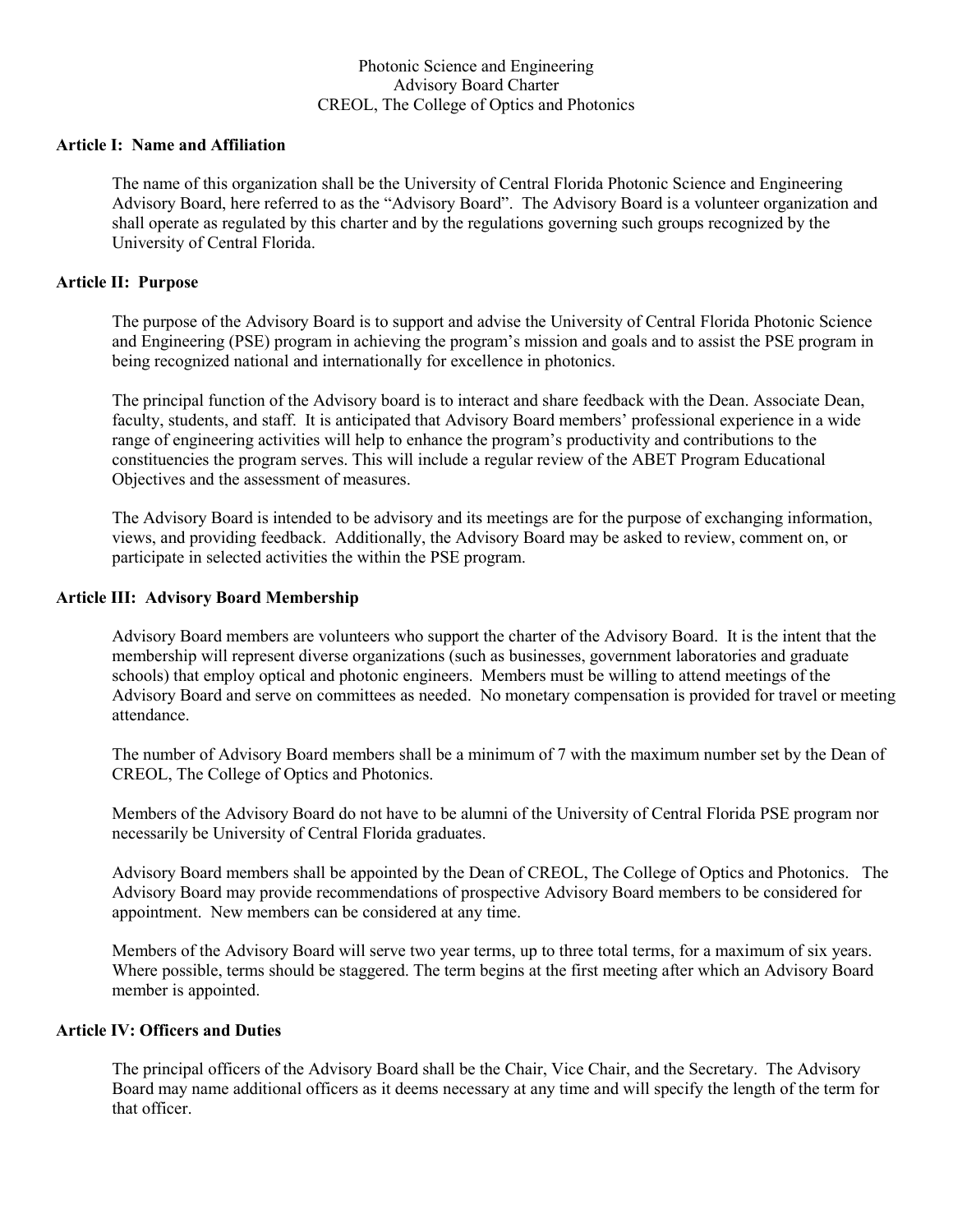The **Chair** shall be the official representative of the Advisory Board. The Chair shall facilitate and represent the activities of the Advisory Board; preside at all meetings of the Advisory Board; plan the meetings and prepare the agenda in conjunction with the Associate Dean. The Advisory Board Chair shall establish committees and organize special task forces to accomplish the goals of the Advisory Board, and perform all other duties pertaining to the office. Within 60 days after an Advisory Board meeting, the current Chair shall write a letter to the Dean of CREOL, The College of Optics and Photonics summarizing recommendations, strengths, and areas for improvement.

The **Vice Chair** shall work with the Chair in meeting the objectives of the Advisory Board. In the absence of the Chair, the Vice Chair shall preside at meetings of the Advisory Board. It is expected that the Vice Chair will succeed the Chair.

The **Secretary** shall keep the minutes and attendance of all meetings. Minutes shall be issued within 30 days of the meeting. The Secretary ensures that all the correspondence of the Advisory Board is filed with the PSE Program Director. College of Optics staff will be available to assist the Secretary.

The Advisory Board Chair, Vice Chair and Secretary will serve two-year terms or until their respective successors are chosen and qualified. Elections for Chair, Vice Chair and Secretary shall be held every two years during the Spring Advisory Board meeting and their respective terms will commence 60 days after the meeting. Nominations shall be solicited during the Spring meeting with elections to follow before the end of the Spring meeting.

Any officer of the Advisory Board may be re-elected for consecutive terms.

Vacated officer positions shall be filled as follows:

- If the vacated office is the Chair, the Vice Chair assumes the office.
- If the vacated office is the Vice Chair, the Advisory Board Secretary will notify all of the membership of the vacant office and solicit nominees and an election will take place at the next meeting. A majority vote of the board members present is required.
- If the vacated office is the Secretary, a new Secretary will be solicited at the next meeting. A majority vote of the board members present is required.

## **Article V: Meetings and Functions**

Regular meetings of the Advisory Board will meet at least once, typically twice, during the calendar year. The annual meeting shall be held in the spring with a second in the Fall, if determined by the Advisory Board.

Meeting will normally be held at the University of Central Florida Main Campus, at the College of Optics and Photonics. Meetings will consist of at least a one-day business meeting with longer meetings, as determined by the Advisory Board Chair and the Associate Dean.

Special meetings shall be held at any time when called by the Advisory Board Chair or at a special request of the membership. A quorum of at least five members, or 33% of the Advisory Board members, whichever is greater should be present if any decisions are to be voted on. Special meetings may be held by teleconference. A minimum of 5 business days notice is required.

- All members must be notified of the next regular meeting date at least ninety (90) days in advance of the meeting.
- The agenda and information for review shall be sent at least thirty (30) days in advance of regularly scheduled meetings.

Each regular meeting agenda shall include, at a minimum:

- The Associate Dean update
- Time with current students, without the Associate Dean, Dean, or faculty present.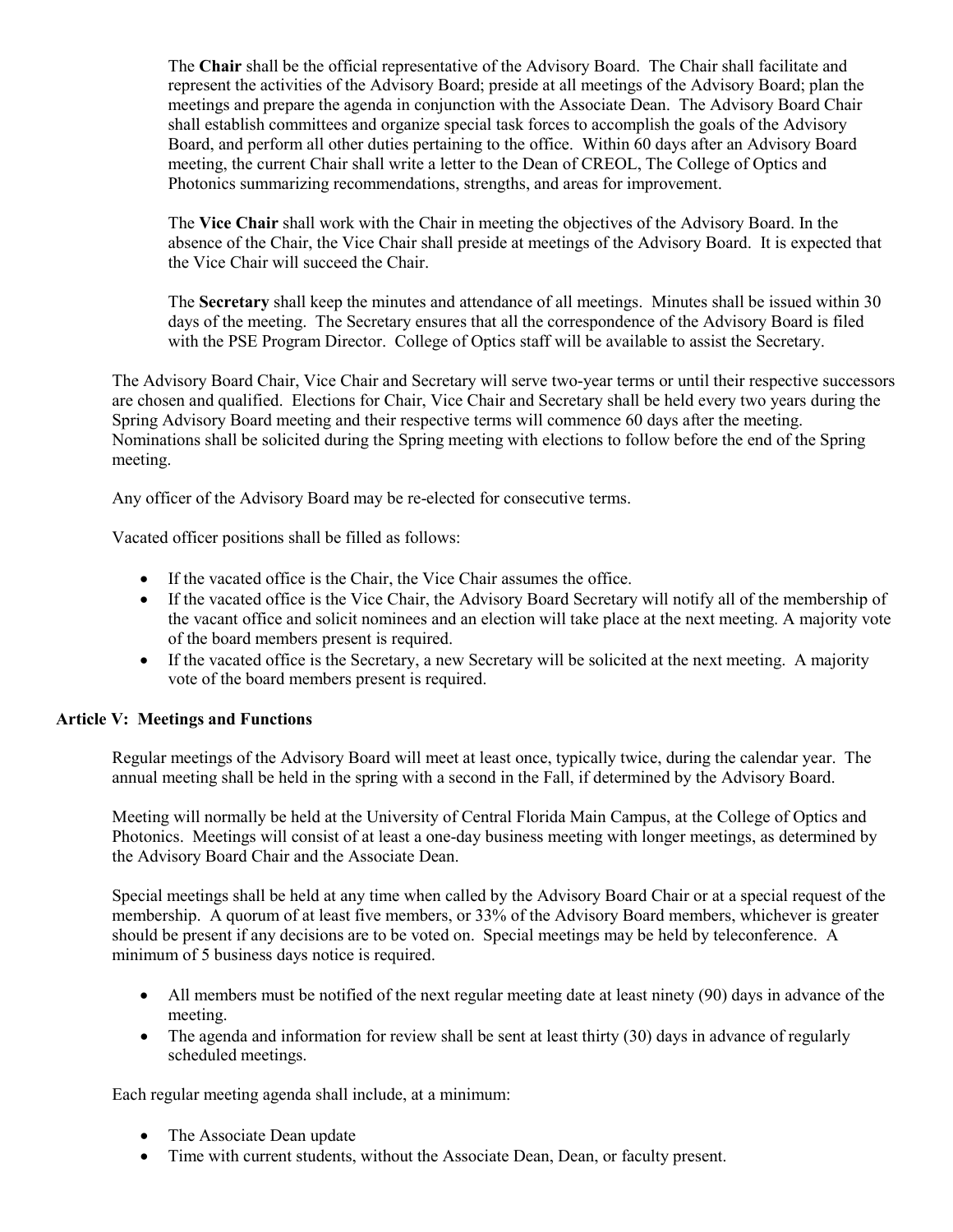- A discussion with the Dean
- Review of Program Educational Objectives
- Review of any required Annual assessments.
- Any Proposals for adjustment to the charter
- The next meeting date and time

The agenda shall provide time for the Advisory Board to discuss and advise on each agenda item.

## **Article VI: Committees**

The Advisory Board shall consider, as appropriate, the establishment of standing committees to perform the normal and ongoing functions of the Advisory Board.

The Chair may create a special committee to serve specific functions for a limited time or to address one time projects or tasks.

An Advisory Board member's service on any committee or task force ends as of the completion of the assigned duties.

A committee chair that is appointed by the Advisory Board Chair will govern each standing or special committee. Committee chairs shall be responsible for setting meetings and agendas to address their specific charges and for maintaining records and reporting results to the Advisory Board at its meetings.

#### **Article VII: Amendments to the Charter**

Any Advisory Board member or the Associate Dean may submit amendments or revisions at any time to the Advisory Board Chair. Amendments or revisions may be submitted in writing or email.

Revisions or amendments to the charter, submitted at least sixty (60) days prior to the next scheduled Advisory Board meeting, shall be considered and voted on at the next Advisory Board meeting.

The Secretary shall send the revision or amendment to all Advisory Board members for consideration no less than 30 days before the next scheduled meeting.

Revisions or amendments to the charter must receive a majority vote of all Advisory Board members attending the regular or special meeting of the Advisory Board.

Proxy votes will not be accepted.